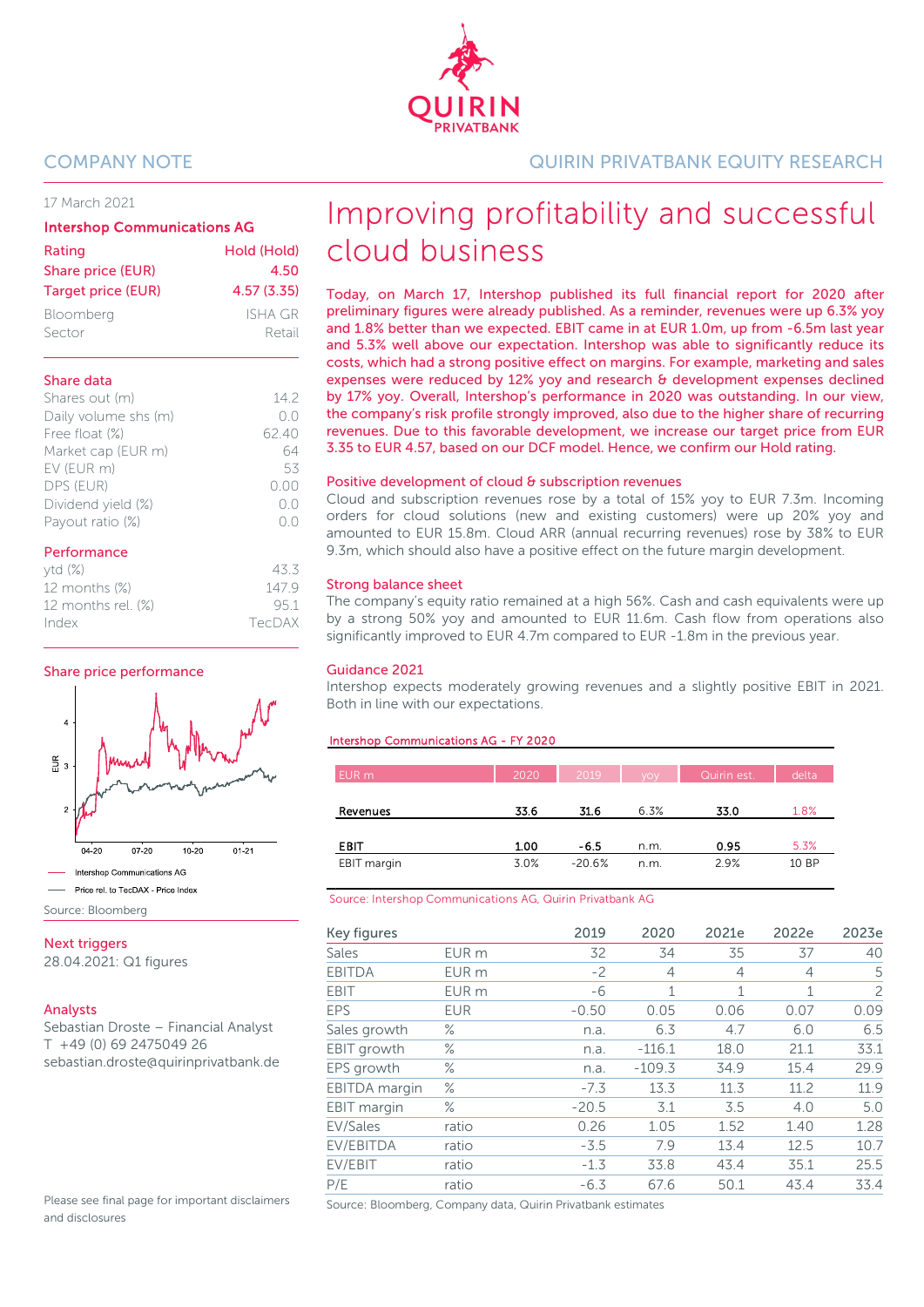# DCF Valuation

We have derived our target price for Intershop from our DCF model. With a WACC of 6.75% (resulting from a risk free rate of 2.0%, market premium of 5% and a beta of 1.0), a mid-term revenue CAGR 2021-2024 of 6.3% fading to a perpetual growth rate of 1.5% and a sustainable long-term EBIT margin of 11% our DCF model derives a fair value of EUR 4.57 per share. Hence, we reiterate our Hold recommendation.

| . <u>.</u>      |        |        |        |        |                   |        |        |        |        |        |      |
|-----------------|--------|--------|--------|--------|-------------------|--------|--------|--------|--------|--------|------|
| (EUR m)         | 2021e  | 2022e  | 2023e  |        | 2024e 2025e 2026e |        | 2027e  | 2028e  | 2029e  | 2030e  | TV   |
|                 |        |        |        |        |                   |        |        |        |        |        |      |
| <b>Sales</b>    | 35.2   | 37.3   | 39.7   | 42.2   | 44.7              | 47.0   | 49.0   | 50.8   | 52.3   | 53.5   |      |
| growth yo y     | 4.7%   | 6.0%   | 6.5%   | 6.3%   | 5.8%              | 5.1%   | 4.4%   | 3.7%   | 3.0%   | 2.3%   |      |
| <b>EBIT</b>     | 1.2    | 1.5    | 2.0    | 2.5    | 2.7               | 3.3    | 3.9    | 4.6    | 5.2    | 5.9    |      |
| EBIT margin     | 3.5%   | 4.0%   | 5.0%   | 6.0%   | 6.0%              | 7.0%   | 8.0%   | 9.0%   | 10.0%  | 11.0%  |      |
| Taxes           | $-0.2$ | $-0.3$ | $-0.5$ | $-0.8$ | $-0.8$            | $-1.0$ | $-1.2$ | $-1.4$ | $-1.6$ | $-1.8$ |      |
| <b>Tax</b> rate | 13%    | 20%    | 25%    | 30%    | 30%               | 30%    | 30%    | 30%    | 30%    | 30%    |      |
| Depreciation    | 2.8    | 2.7    | 2.7    | 2.7    | 2.7               | 3.1    | 3.3    | 3.5    | 3.6    | 3.7    |      |
| % of sales      | 7.8%   | 7.2%   | 6.9%   | 6.3%   | 6.0%              | 6.5%   | 6.8%   | 6.9%   | 6.9%   | 7.0%   |      |
| Capex           | $-2.8$ | $-3.0$ | $-2.8$ | $-3.0$ | $-3.1$            | $-3.3$ | $-3.4$ | $-3.6$ | $-3.7$ | $-3.7$ |      |
| % of sales      | 8.0%   | 8.0%   | 7.0%   | 7.0%   | 7.0%              | 7.0%   | 7.0%   | 7.0%   | 7.0%   | 7.0%   |      |
| $\Delta$ NWC    | 0.0    | 0.0    | $-0.1$ | $-0.1$ | -0.1              | $-0.1$ | $-0.1$ | $-0.1$ | $-0.1$ | $-0.1$ |      |
| % of sales      | 0.1%   | 0.1%   | 0.1%   | 0.1%   | 0.1%              | 0.1%   | 0.1%   | 0.1%   | 0.1%   | 0.1%   |      |
| <b>FCF</b>      | 1.0    | 0.8    | 1.4    | 1.4    | 1.4               | 2.0    | 2.6    | 3.1    | 3.6    | 4.1    | 78.9 |
| growth yo y     | n.m.   | n.m.   | n.m.   | 1.5%   | $-2.4%$           | 45.9%  | 27.5%  | 20.0%  | 15.9%  | 13.7%  | 1.5% |
| <b>PV FCF</b>   | 0.9    | 0.8    | 1.2    | 1.1    | 1.0               | 1.4    | 1.6    | 1.8    | 2.0    | 2.1    | 41.7 |
|                 |        |        |        |        |                   |        |        |        |        |        |      |

## DCF Model for Intershop Communications AG

| Enterprise value             | 56     | <b>PV Forecast Period</b> | 14 <sup>1</sup> | Risk free rate        | 2.00% |
|------------------------------|--------|---------------------------|-----------------|-----------------------|-------|
| - Net Debt / Net Cash        | $-9.3$ | <b>PV Terminal Value</b>  | 42              | Cost of debt          | 3.00% |
| - Pension Provisions         | 0      |                           |                 | <b>Market Premium</b> | 5.00% |
| Equity value                 | 65     |                           |                 | <b>Equity ratio</b>   | 100%  |
| Number of shares             | 14.2   |                           |                 | Company beta          | 1.0   |
| Value per share $(\epsilon)$ | 4.57   |                           |                 | <b>WACC</b>           | 6.75% |

Source: Quirin Privatbank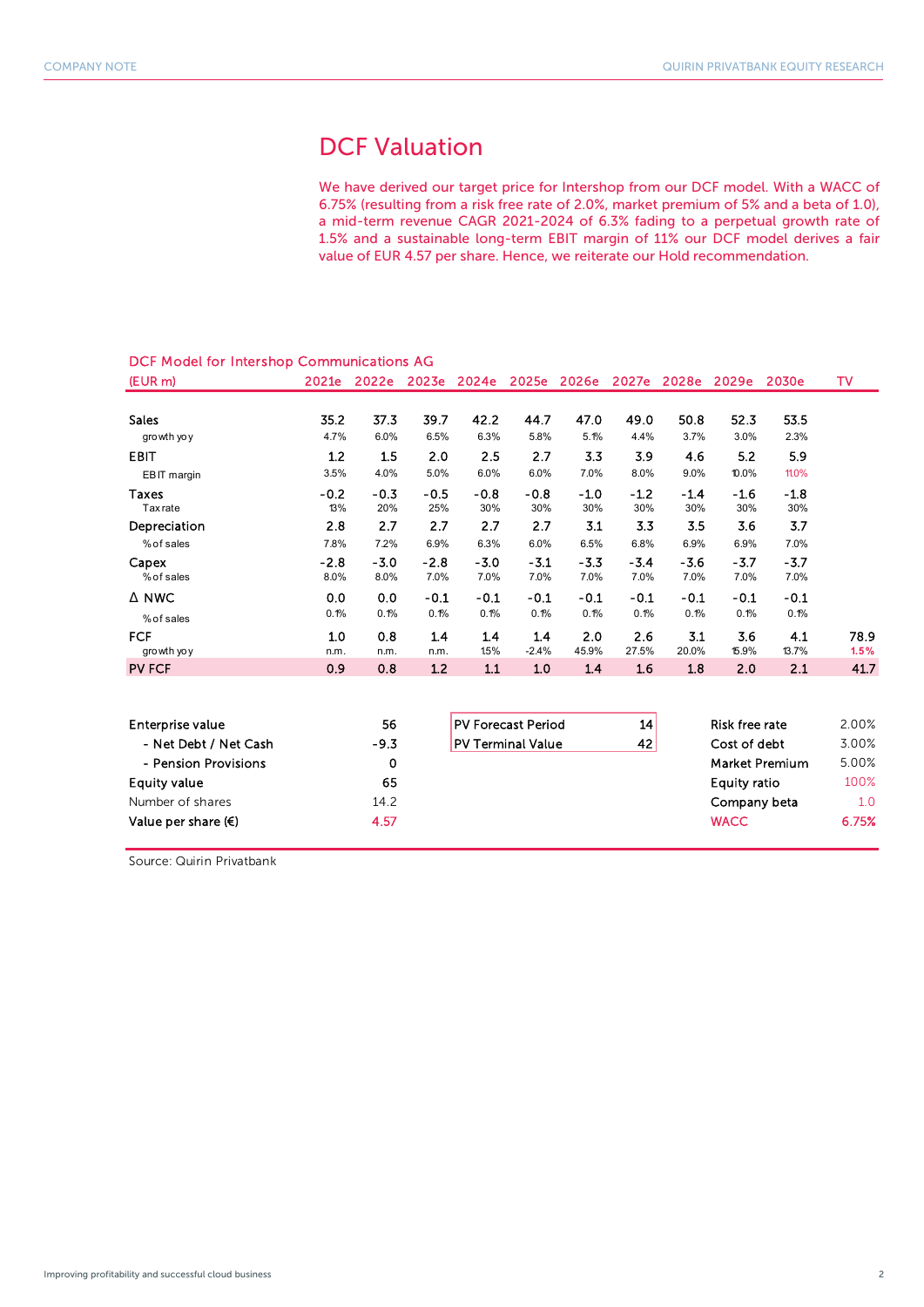## Profit & loss statement

| Profit & loss statement (EUR m)                  | 2019     | <b>YOY</b> | 2020    | <b>YOY</b> | 2021e   | <b>YOY</b> | 2022e   | <b>YOY</b> | 2023e   | <b>YOY</b> |
|--------------------------------------------------|----------|------------|---------|------------|---------|------------|---------|------------|---------|------------|
| Sales                                            | 31.6     | n.a.       | 33.6    | 6.3%       | 35.2    | 4.7%       | 37.3    | 6.0%       | 39.7    | 6.5%       |
| Cost of sales                                    | $-20.6$  |            | $-17.9$ |            | $-18.8$ |            | $-19.9$ |            | $-21.2$ |            |
| Gross profit                                     | 11.1     |            | 15.7    |            | 16.4    |            | 17.4    |            | 18.5    |            |
| Selling expenses                                 | $-8.8$   |            | $-7.7$  |            | $-7.9$  |            | $-8.2$  |            | $-8.5$  |            |
| General administrative expenses                  | $-3.4$   |            | $-3.1$  |            | $-3.3$  |            | $-3.5$  |            | $-3.7$  |            |
| Research and development costs                   | $-4.6$   |            | $-3.8$  |            | $-4.0$  |            | $-4.2$  |            | $-4.5$  |            |
| Other operating income                           | 0.3      |            | 0.5     |            | 0.4     |            | 0.5     |            | 0.7     |            |
| Other operating expenses                         | $-1.1$   |            | $-0.5$  |            | $-0.5$  |            | $-0.5$  |            | $-0.6$  |            |
| <b>EBITDA</b>                                    | $-2.3$   | n.a.       | 4.5     | $-292.3%$  | 4.0     | $-10.6%$   | 4.2     | 4.7%       | 4.7     | 13.0%      |
| EBITDA margin (%)                                | $-7.35$  |            | 13.30   |            | 11.35   |            | 11.21   |            | 11.89   |            |
| <b>EBIT</b>                                      | $-6.5$   | n.a.       | 1.0     | $-116.1%$  | 1.2     | 18.0 %     | 1.5     | 21.1 %     | 2.0     | 33.1%      |
| EBIT margin (%)                                  | $-20.46$ |            | 3.11    |            | 3.50    |            | 4.00    |            | 5.00    |            |
| Net interest                                     | $-0.2$   |            | $-0.1$  |            | $-0.2$  |            | $-0.2$  |            | $-0.2$  |            |
| Net financial result                             | $-0.2$   |            | $-0.1$  |            | $-0.2$  |            | $-0.2$  |            | $-0.2$  |            |
| Pretax profit                                    | $-6.6$   | n.a.       | 0.9     | $-113.6%$  | 1.0     | 13.3 %     | 1.3     | 25.5%      | 1.8     | 38.6%      |
| Pretax margin (%)                                | $-20.97$ |            | 2.68    |            | 2.90    |            | 3.44    |            | 4.47    |            |
| Taxes                                            | $-0.1$   |            | $-0.1$  |            | $-0.1$  |            | $-0.3$  |            | $-0.4$  |            |
| Tax rate (%)                                     | $-2.17$  |            | 12.08   |            | 13.00   |            | 20.00   |            | 25.00   |            |
| Earnings after taxes                             | $-6.8$   |            | 0.8     |            | 0.9     |            | 1.0     |            | 1.3     |            |
| Group attributable income                        | $-6.6$   | n.a.       | 0.7     | $-111.0%$  | 0.9     | 21.8%      | 1.0     | 15.4 %     | 1.3     | 29.9%      |
| No. of shares (m)                                | 13.4     |            | 14.2    |            | 14.2    |            | 14.2    |            | 14.2    |            |
| Earnings per share (EUR)                         | $-0.50$  | n.a.       | 0.05    | $-109.3%$  | 0.06    | 34.9%      | 0.07    | 15.4 %     | 0.09    | 29.9%      |
| Source: Company data Quirin Privathank estimates |          |            |         |            |         |            |         |            |         |            |

Source: Company data, Quirin Privatbank estimates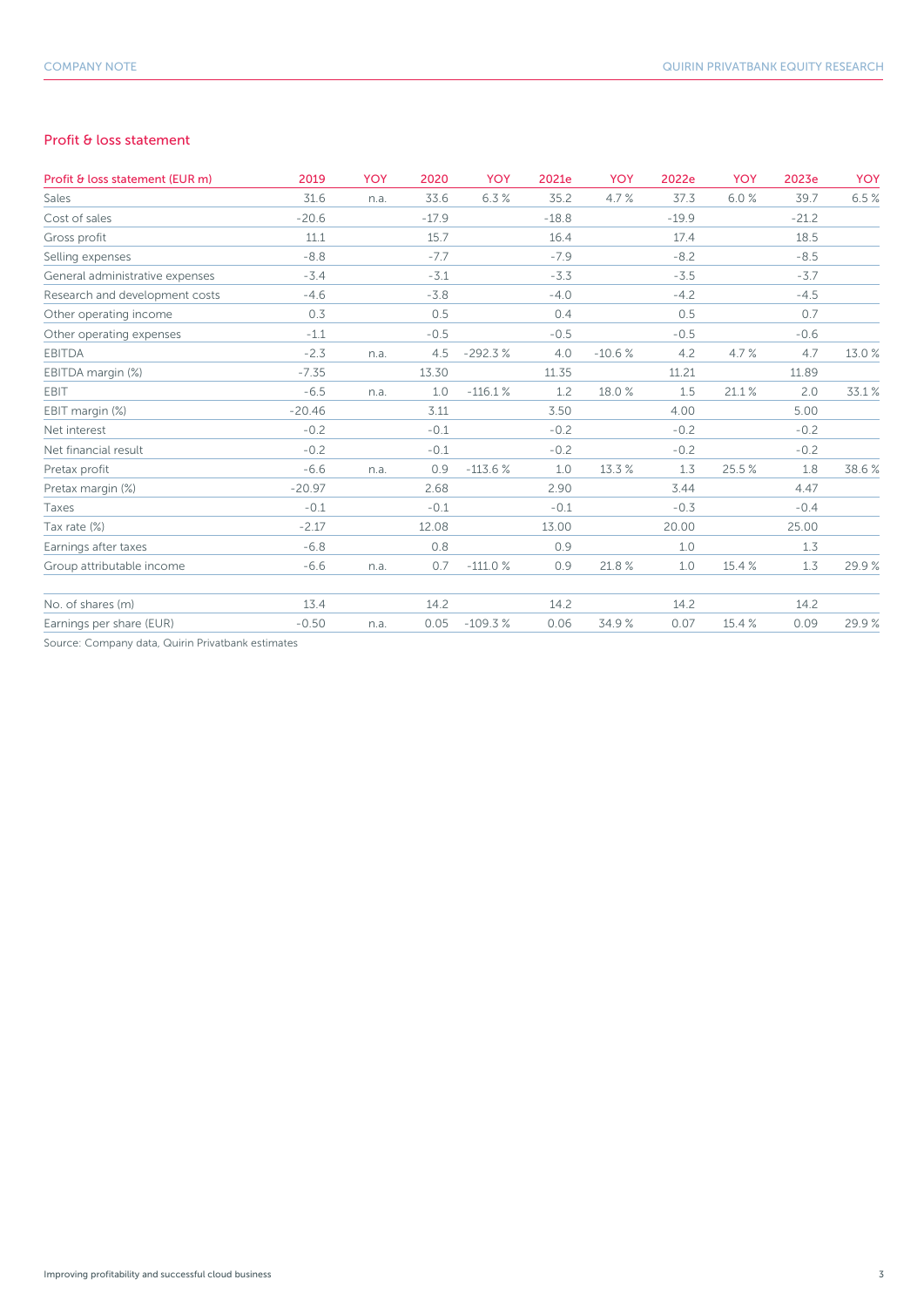## Balance sheet

| Balance sheet (EUR m)                 | 2019    | <b>YOY</b> | 2020   | YOY      | 2021e | YOY  | 2022e   | <b>YOY</b> | 2023e | YOY   |
|---------------------------------------|---------|------------|--------|----------|-------|------|---------|------------|-------|-------|
| Assets                                |         |            |        |          |       |      |         |            |       |       |
| Cash and cash equivalents             | 7.7     |            | 11.6   |          | 12.7  |      | 13.8    |            | 15.5  |       |
| Accounts receivables                  | 5.5     |            | 3.9    |          | 4.1   |      | 4.4     |            | 4.7   |       |
| Inventories                           | 1.4     |            | $1.0$  |          | 1.1   |      | $1.1\,$ |            | 1.2   |       |
| Tax claims                            | 0.1     |            | 0.1    |          | 0.1   |      | 0.1     |            | 0.1   |       |
| <b>Total current assets</b>           | 14.6    | n.a.       | 16.5   | 13.0%    | 17.9  | 8.1% | 19.2    | 7.8%       | 21.3  | 10.6% |
| Fixed assets                          | 0.6     |            | 0.5    |          | 0.6   |      | 0.9     |            | 0.9   |       |
| Goodwill                              | 4.5     |            | 5.9    |          | 5.9   |      | 5.9     |            | 5.9   |       |
| Other intangible assets               | 5.4     |            | 4.5    |          | 4.5   |      | 4.5     |            | 4.5   |       |
| Deferred taxes                        | 0.1     |            | 0.1    |          | 0.1   |      | 0.1     |            | 0.1   |       |
| Other fixed assets                    | 2.4     |            | 1.8    |          | 1.8   |      | 1.8     |            | 1.8   |       |
| Total fixed assets                    | 13.0    | n.a.       | 12.8   | $-1.3%$  | 12.9  | 0.4% | 13.2    | 2.3%       | 13.2  | 0.3%  |
| <b>Total assets</b>                   | 27.6    | n.a.       | 29.4   | 6.3%     | 30.7  | 4.7% | 32.4    | 5.5%       | 34.5  | 6.5%  |
| Equity & Liabilities                  |         |            |        |          |       |      |         |            |       |       |
| Subscribed capital                    | 42.6    |            | 14.2   |          | 14.2  |      | 14.2    |            | 14.2  |       |
| Reserves & other                      | 1.1     |            | 2.6    |          | 2.6   |      | 2.6     |            | 2.6   |       |
| Revenue reserves                      | $-27.9$ |            | $-0.2$ |          | 0.7   |      | 1.7     |            | $3.0$ |       |
| Shareholder's equity                  | 15.7    | n.a.       | 16.5   | 5.1%     | 17.4  | 5.4% | 18.4    | 5.9%       | 19.8  | 7.2%  |
| Shareholder's equity incl. minorities | 15.7    | n.a.       | 16.5   | 5.1%     | 17.4  | 5.4% | 18.4    | 5.9%       | 19.8  | 7.2%  |
| Long-term liabilities                 |         |            |        |          |       |      |         |            |       |       |
| Pension provisions                    | 0.0     |            | 0.0    |          | 0.0   |      | 0.0     |            | 0.0   |       |
| <b>Financial liabilities</b>          | 1.6     |            | 2.3    |          | 2.3   |      | 2.3     |            | 2.3   |       |
| Other liabilities                     | 0.2     |            | 3.0    |          | 3.2   |      | 3.4     |            | 3.6   |       |
| Total long-term debt                  | 1.8     | n.a.       | 5.4    | 194.6%   | 5.5   | 2.7% | 5.7     | 3.5%       | 5.9   | 3.9%  |
| Short-term debt                       |         |            |        |          |       |      |         |            |       |       |
| Other provisions                      | 0.4     |            | 0.3    |          | 0.3   |      | 0.3     |            | 0.3   |       |
| Trade payables                        | 1.7     |            | 1.5    |          | 1.6   |      | 1.6     |            | 1.8   |       |
| Other liabilities                     | 4.7     |            | 3.0    |          | 3.2   |      | 3.4     |            | 3.6   |       |
| Total short-term debt                 | 6.8     | n.a.       | 4.8    | $-29.4%$ | 5.0   | 4.7% | 5.3     | 6.0%       | 5.7   | 6.5%  |
| Total equity & liabilities            | 27.6    | n.a.       | 29.4   | 6.3%     | 30.7  | 4.7% | 32.4    | 5.5%       | 34.5  | 6.5%  |
|                                       |         |            |        |          |       |      |         |            |       |       |

Source: Company data, Quirin Privatbank estimates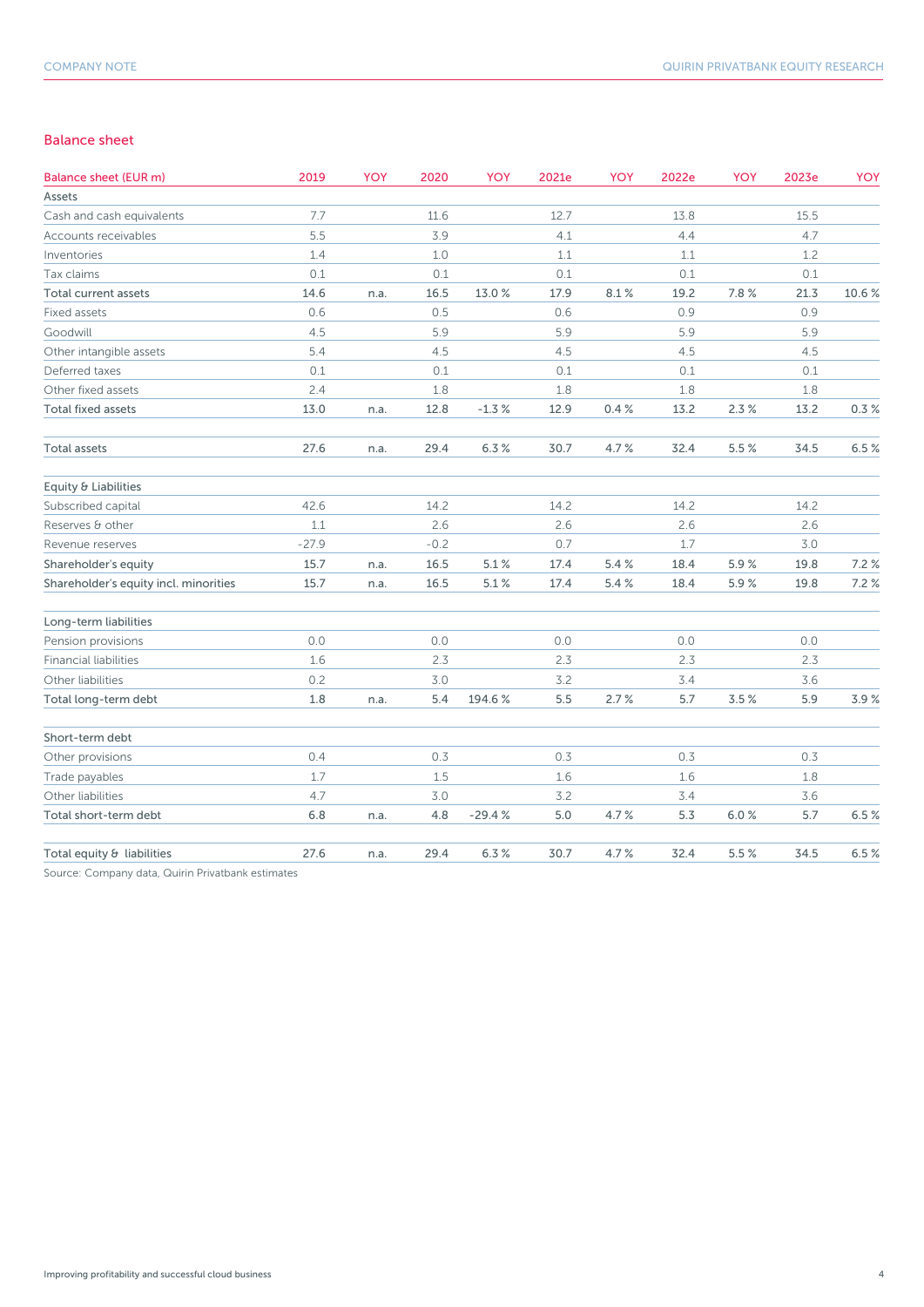## Financial key ratios

| <b>Key ratios</b>          | 2019    | 2020     | 2021e   | 2022e   | 2023e   |
|----------------------------|---------|----------|---------|---------|---------|
| Per share data (EUR)       |         |          |         |         |         |
| EPS                        | $-0.50$ | 0.05     | 0.06    | 0.07    | 0.09    |
| Book value per share       | 1.2     | 1.2      | 1.2     | 1.3     | 1.4     |
| Free cash flow per share   | 0.1     | 0.1      | $0.0$   | $0.0\,$ | 0.0     |
| Dividend per share         | 0.00    | 0.00     | 0.00    | 0.00    | 0.00    |
| Valuation ratios           |         |          |         |         |         |
| EV/Sales                   | 0.26    | 1.05     | 1.52    | 1.40    | 1.28    |
| EV/EBITDA                  | $-3.5$  | 7.9      | 13.4    | 12.5    | 10.7    |
| EV/EBIT                    | $-1.3$  | 33.8     | 43.4    | 35.1    | 25.5    |
| P/E                        | $-6.3$  | 67.6     | 50.1    | 43.4    | 33.4    |
| P/B                        | 2.7     | 2.7      | 2.6     | 2.4     | 2.3     |
| Dividend yield (%)         | $0.0$   | $0.0$    | $0.0$   | 0.0     | 0.0     |
| Growth                     |         |          |         |         |         |
| Sales growth (%)           | n.a.    | 6.3      | 4.7     | $6.0$   | 6.5     |
| EBITDA growth (%)          | n.a.    | $-292.3$ | $-10.6$ | 4.7     | 13.0    |
| EBIT growth (%)            | n.a.    | $-116.1$ | 18.0    | 21.1    | 33.1    |
| EPS growth (%)             | n.a.    | $-109.3$ | 34.9    | 15.4    | 29.9    |
| Profitability ratios       |         |          |         |         |         |
| EBITDA margin (%)          | $-7.3$  | 13.3     | 11.3    | 11.2    | 11.9    |
| EBIT margin (%)            | $-20.5$ | 3.1      | 3.5     | $4.0\,$ | 5.0     |
| Net margin (%)             | $-21.0$ | 2.2      | 2.5     | 2.7     | 3.4     |
| Financial ratios           |         |          |         |         |         |
| Total equity (EUR m)       | 15.7    | 16.5     | 17.4    | 18.4    | 19.8    |
| Equity ratio (%)           | 56.9    | 56.3     | 56.7    | 56.9    | 57.3    |
| Net financial debt (EUR m) | $-6.2$  | $-9.3$   | $-10.4$ | $-11.5$ | $-13.2$ |
| Net debt/Equity            | 0.6     | 0.6      | 0.6     | 0.6     | 0.6     |
| Interest cover             | 36.8    | $-7.3$   | $-5.8$  | $-7.1$  | $-9.4$  |
| Net debt/EBITDA            | 2.7     | $-2.1$   | $-2.6$  | $-2.7$  | $-2.8$  |
| Payout ratio (%)           | 0.0     | $0.0$    | 0.0     | 0.0     | 0.0     |
| Working Capital (EUR m)    | 1.9     | 0.8      | 0.8     | 0.9     | 0.9     |
| Working capital/Sales      | 0.06    | 0.02     | 0.02    | 0.02    | 0.02    |

Source: Company data, Quirin Privatbank estimates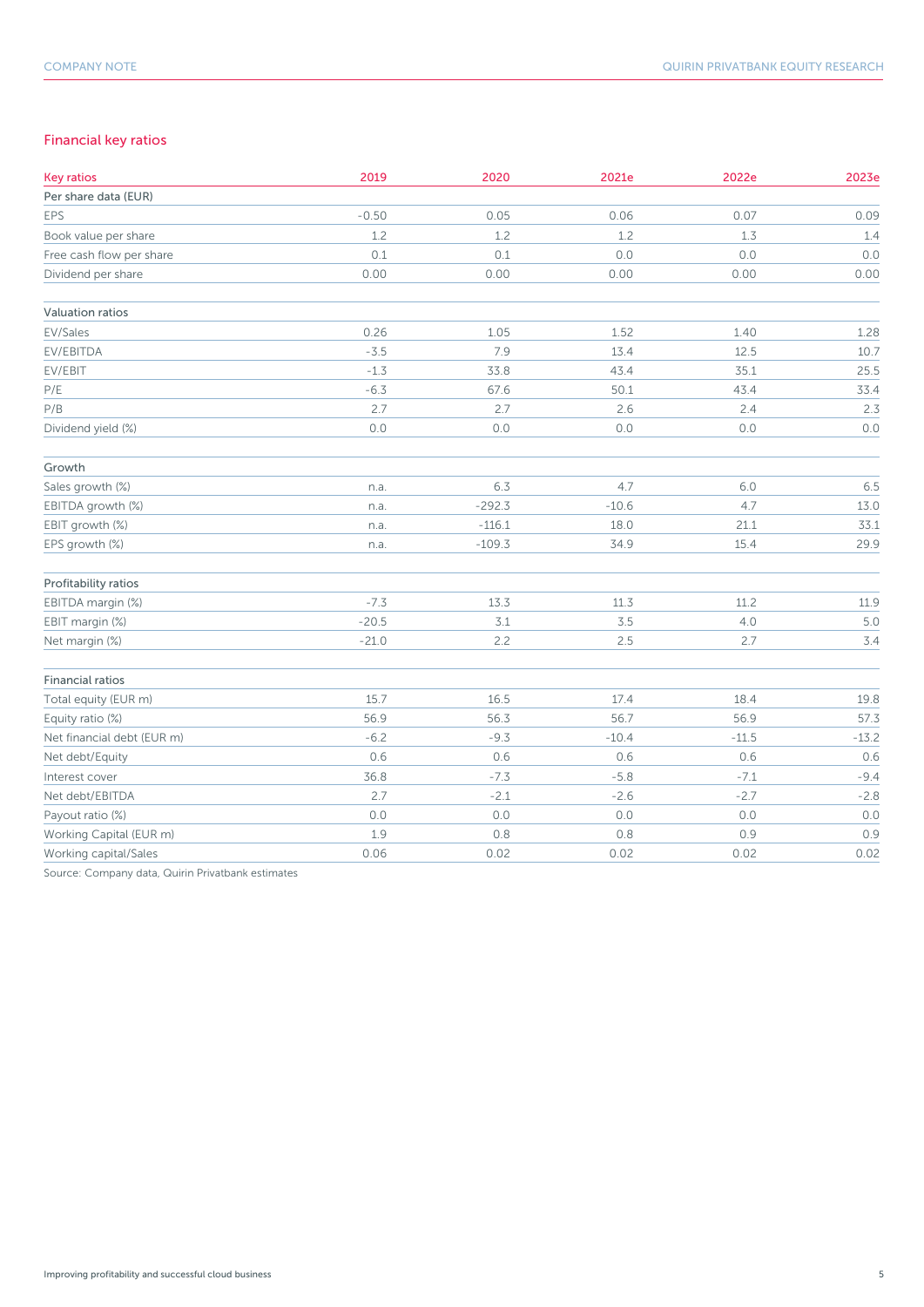## Legal Disclaimer

This report was completed 17/03/2021 17:06 CET (Delegierte Verordnung 2016/958, Artikel 3 Absatz 1e)

This document has been prepared by Quirin Privatbank AG (hereinafter referred to as "the Bank"). This document does not claim completeness regarding all the information on the stocks, stock markets or developments referred to in it. On no account should the document be regarded as a substitute for the recipient procuring information for himself/herself or exercising his/her own judgments.

The document has been produced for information purposes for institutional clients or market professionals. Private customers, into whose possession this document comes, should discuss possible investment decisions with their customer service officer as differing views and opinions may exist with regard to the stocks referred to in this document.

This document is not a solicitation or an offer to buy or sell the mentioned stock.

The document may include certain descriptions, statements, estimates, and conclusions underlining potential market and company development. These reflect assumptions, which may turn out to be incorrect. The Bank and/or its employees accept no liability whatsoever for any direct or consequential loss or damages of any kind arising out of the use of this document or any part of its content.

Any forecasts or price targets shown for companies discussed in this document may not be achieved due to multiple risk factors including without limitation market volatility, sector volatility, corporate actions, the unavailability of complete and accurate information. For investments in foreign markets and instruments there are further risks, generally based on changes in economic and political environment, changes in financial conditions of the relevant company, on exchange rate changes, etc.

The Bank and/or its employees may hold, buy or sell positions in any securities mentioned in this document, derivatives thereon or related financial products. The Bank and/or its employees may underwrite issues for any securities mentioned in this document, derivatives thereon or related financial products or seek to perform capital market or underwriting services.

The Bank reserves all the rights in this document.

The preparation of this document is subject to regulation by German Law.

Remarks regarding to U.K. clients: Distribution of this material in the U.K.is governed by the FSA Rules. This Report is intended only for distribution to Professional Clients or Eligible Counterparties (as defined under the rules of the FSA) and is not directed at Retail Clients (as defined under the rules of the FSA).

## Disclosures in respect of section 85 of the German Securities Trading Act, the market abuse regulation and the Commission Delegated Regulation (EU) 2016/958

Section 85 of the German Securities Trading Act in combination with the European regulations requires an enterprise preparing a securities analyses to point possible conflicts of interest with respect to the company that is the subject of the analyses. Catalogue of potential conflicts of interest:

- 1. The Bank and/or its affiliate(s) own a net long or short position exceeding the threshold of 0,5% of the total issued share capital of the company that is the subject of the Research Document, calculated in accordance with Article 3 of regulation (EU) No 236/2012 and with Chapter III and IV of Commission Delegated Regulation (EU) No 918/2012
- 2. The company that is the subject of the Research Document owns 5% or more in the total issued share capital of the Bank and/or its affiliate(s)
- 3. The Bank and/or its affiliate(s) was Lead Manager or Co-Lead Manager over the previous 12 months of a public offering of analyzed company
- 4. The Bank and/or its affiliate(s) act as Market Maker or Designated Sponsor for the analyzed company
- 5. The Bank and/or its affiliate(s) over the previous 12 months has been providing investment banking services for the analyzed company for which a compensation has been or will be paid
- 6. The responsible analyst named in this report disclosed a draft of the analysis set forth in this Research Document to the company that is the subject of this Research Document for fact reviewing purposes and changes were made to this Research Document before publication
- 7. The Bank and/or its affiliate(s) effected an agreement with the analyzed company for the preparation of the financial analysis
- 8. The Bank and/or its affiliate(s) holds a trading position in shares of the analyzed company
- 9. The Bank and/or its affiliate(s) has other important financial interests in relation to the analyzed company

In relation to the security or financial instrument discussed in this analyses the following possible conflict of interest exists: (7)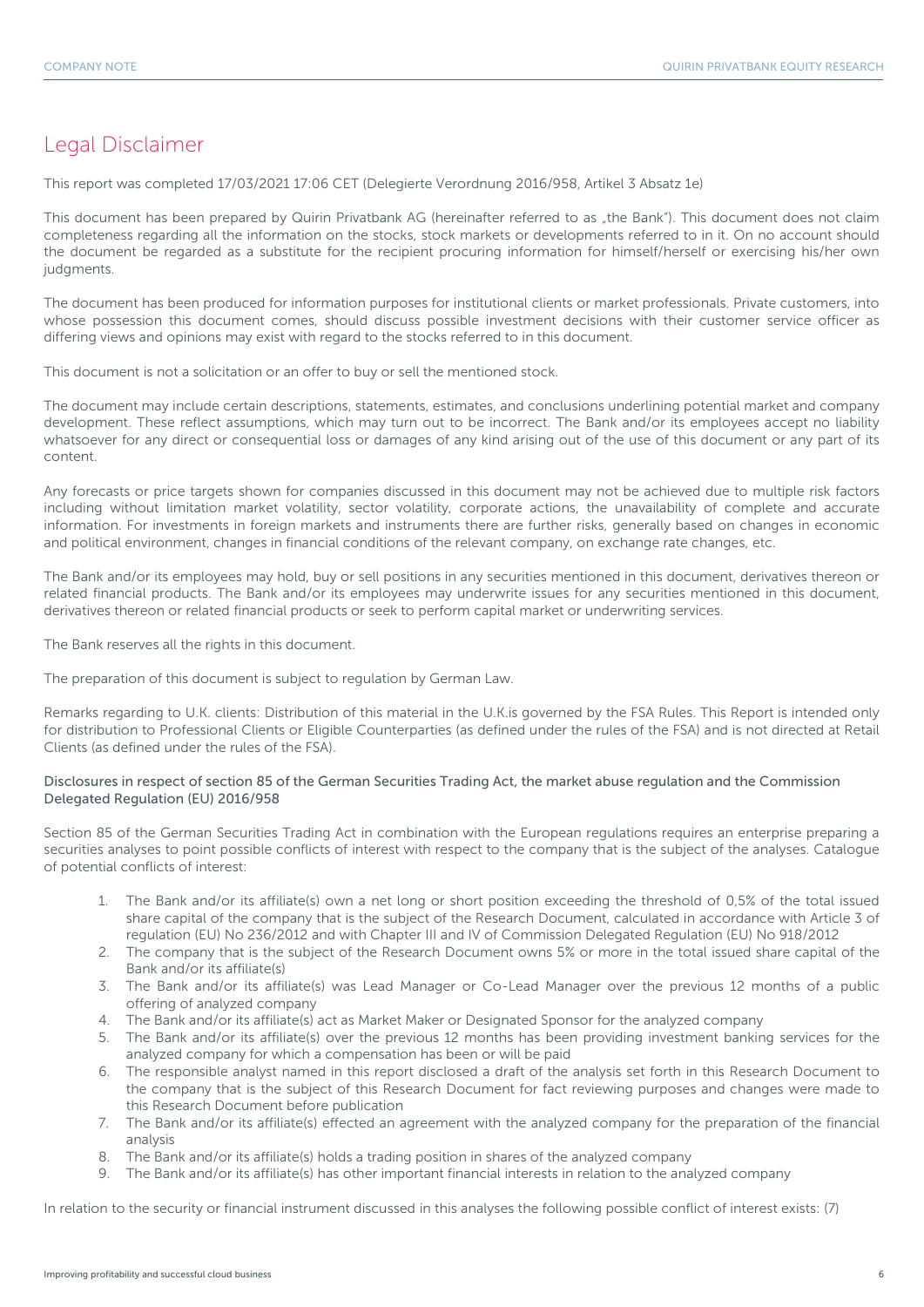The Bank have set up effective organizational administrative arrangements to prevent and avoid possible conflicts of interest and, where applicable, to disclose them. The Quirin research analysts involved in issuing research reports operate independently of Quirin Investment Banking business. Information barriers and procedures are in place between the research analysts and staff involved in securities trading for the account of Quirin or clients to ensure the price sensitive information is treated according to applicable laws and regulations.

The valuation underlying the rating of the company analyzed in this report is based on generally accepted and widely used methods of fundamental valuation, such as the DCF model, Free Cash Flow Value Potential, peer group comparison and – where applicable – a sum-of-the-parts model.

We do not commit ourselves in advance to whether and in which intervals an update is made. The document and the recommendation and the estimations contained therein are not linked – whether directly or indirectly – to the compensation of the analyst responsible for the document.

All share prices given in this equity analysis are closing prices from the last trading day before the publication date stated, unless another point in time is explicitly stated.

The rating in this report are based on the analyst´s expectation of the absolute change in stock price over a period of 6 to 12 months and reflect the analyst´s view of the potential for change in stock price as a percentage. The BUY and SELL ratings reflect the analyst´s expected high change in the value of the stock.

The levels of change expressed in each rating categories are:

 $BUY > +10%$ 

 $HOLD \le -10\%$  and  $\le +10\%$ 

 $SFII > -10%$ 

## Analyst certification

Sebastian Droste, financial analyst, hereby certifies that all of the views expressed in this report accurately reflect my personal views about any and all of the subject securities or issuers discussed herein. In addition, I hereby certify that no part of my compensation was, is, or will be, directly or indirectly related to the specific recommendations or views expressed in this research report, nor is it tied to any specific investment banking transaction performed by the Bank or its affiliates.

## Price and Rating History (last 12 months)

| Date       | Price target-EUR | Rating      | Initiation |
|------------|------------------|-------------|------------|
| 17 03 2021 | 4.57             | Hold        |            |
| 27.07.2020 | 335              | <b>Hold</b> |            |
| 30.04.2020 | 2 42             | Hold        | 11 12 2018 |

Bank distribution of ratings and in proportion to investment banking services can be found on the internet at the following address:

## https://www.quirinprivatbank.de/kapitalmarktgeschaeft/institutionelles-research

Bank disclosures, conflict of interest on complete list of financial analysis on the last 12 month can be found on the internet at the following address:

### https://research.quirinprivatbank.de/content/disclosures

## Competent supervisory authority

Bundesanstalt für Finanzdienstleistungsaufsicht - BaFin – (Federal Financial Supervisory Authority), Graurheindorfer Str. 108 , 53117 Bonn

## Contact Quirin Privatbank AG Frankfurt am Main

Schillerhaus / Schillerstraße 20 / 60313 Frankfurt am Main

Management Board: Karl Matthäus Schmidt • Johannes Eismann •